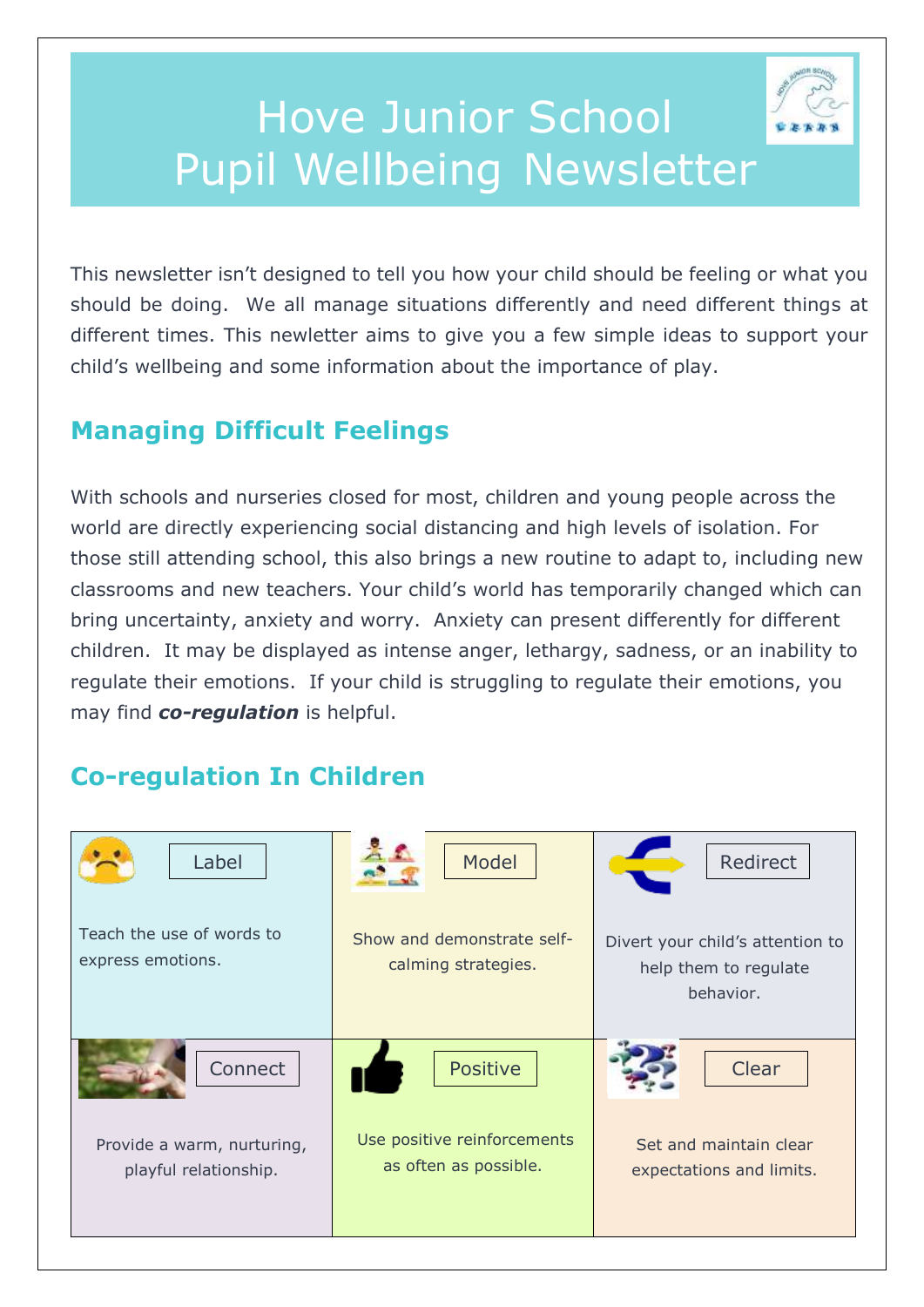## **Supporting Your Child's Anxiety**







2

## **Activities To Support Wellbeing**

### *Self-care: A selection of strategies to try at home Gratefulness: Create your own A-Z*









### *Create structure by planning your day Fold over to mark an activity as 'done'*



### *Create an end of isolation bucket list Try some rainbow breathing together*



- 1. Place your finger at the bottom of the rainbow. 2. Breathe in through your nose and trace the red<br>arc until you reach the top,<br>3. When you reach the top, begin to exhale
- 
- through your mouth and continue tracing.<br>4. Repeat with each color or until you feel calm
- and grounded.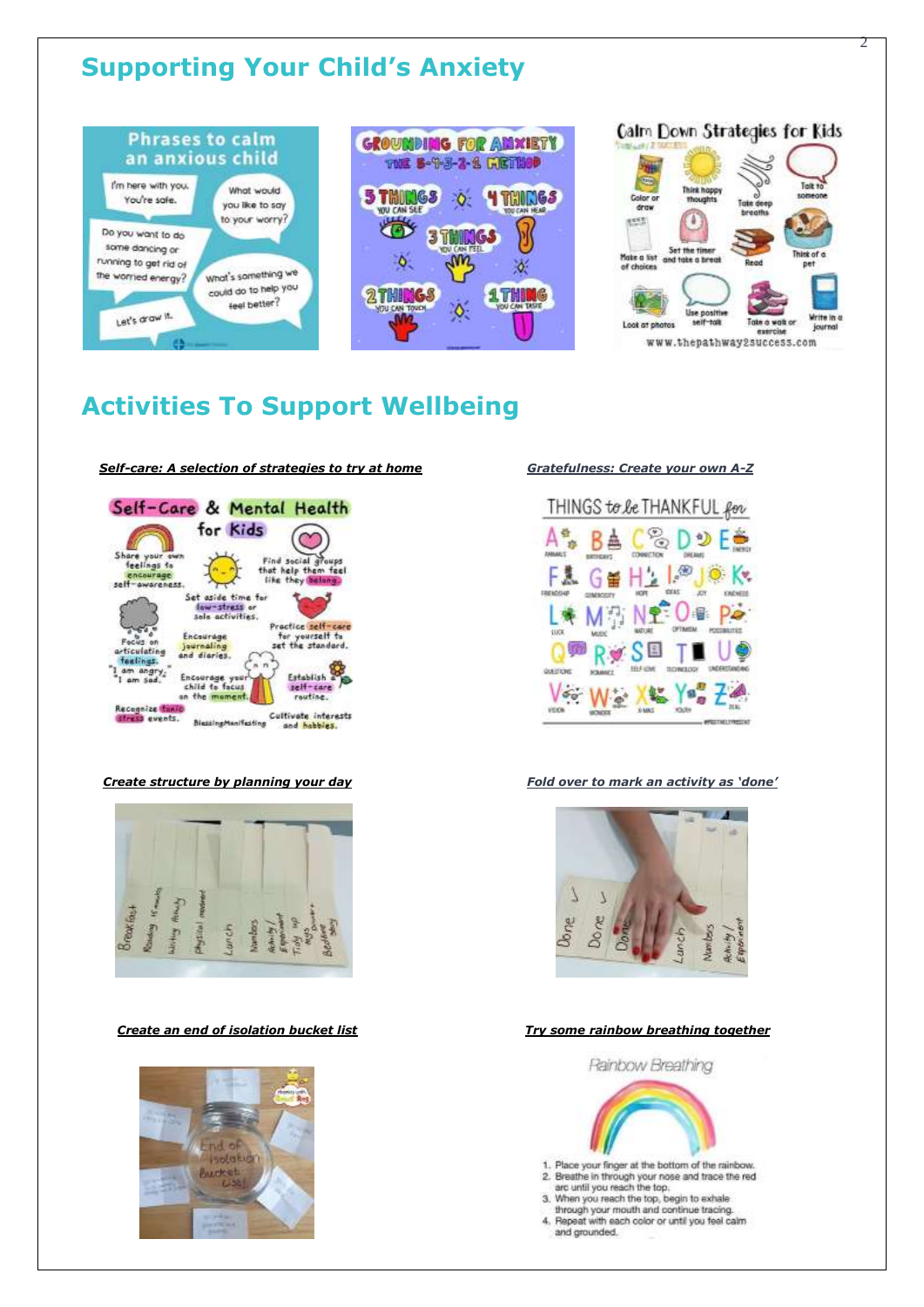### **Connection**

Research shows that social connection improves physical and mental health. Below are some ideas for how you can continue to connect with others during lockdown which should help to support your wellbeing.

**Connect with your friends**

### **Connect with your family**



Spend meaningful, technology free time with the people you live with •Make time for play Write letters and postcards to elderly relatives

### **Connect with your community**



### **Connection & Play**

Imaginative play can be a great way to understand your child and what might be going on for them right now. Play is one of the most important needs your child has.

Play is a child's natural way of making sense of what is happening in their world and processing their feelings around this. You might notice a theme being repeated over and over again in their play until they are ready to move on from this. This repetition is an important psychological process and completely natural.



*"Play is the most natural method of self-healing that childhood affords"*  Erik Erikson